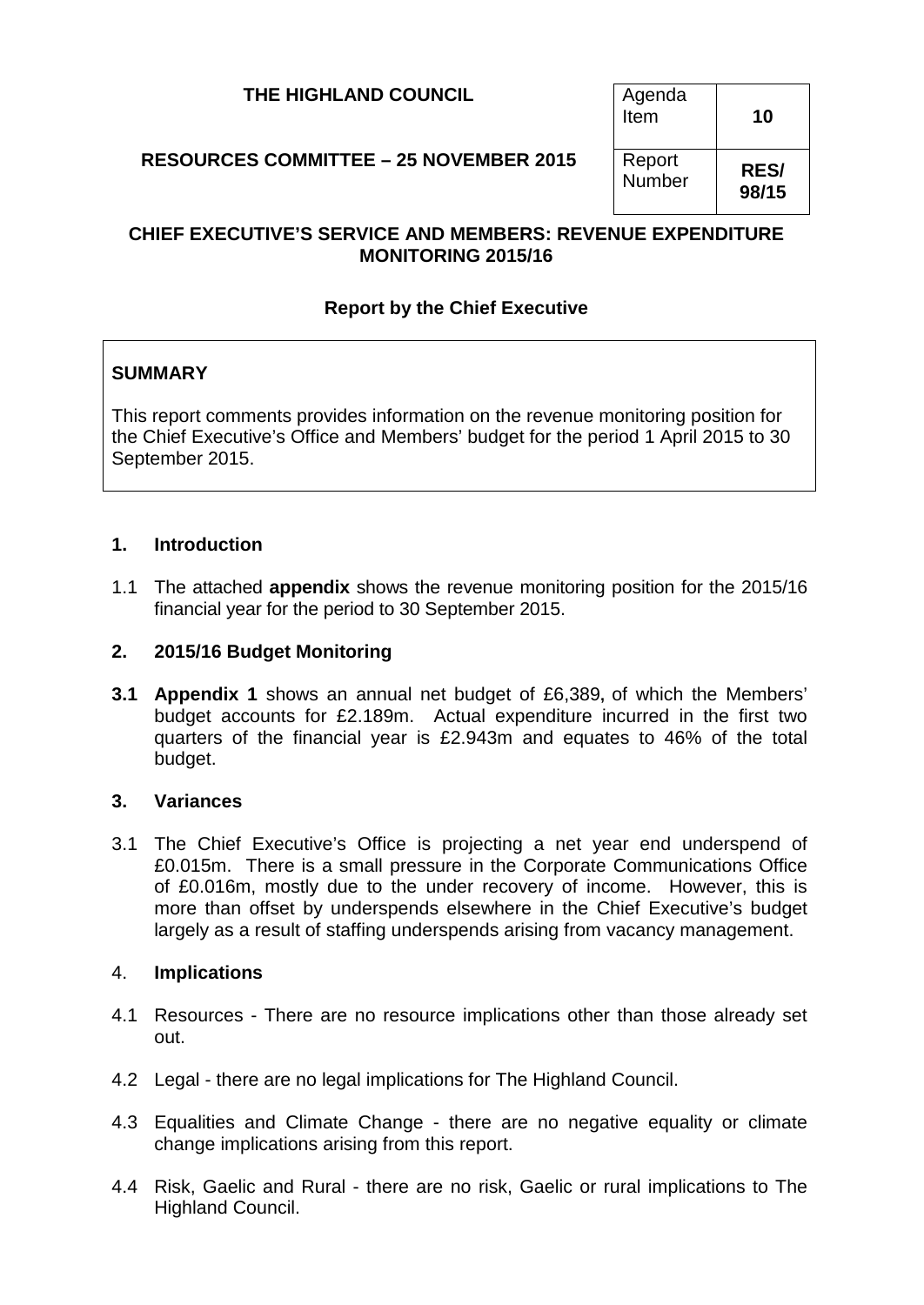# **5. Recommendation**

• Members are invited to consider the revenue monitoring report for the period 1 April 2015 to 30 September 2015.

Signature:

Steve Barron

Designation: Chief Executive

Report Author: Kate Lackie, Business Manager Date: 13 November 2015